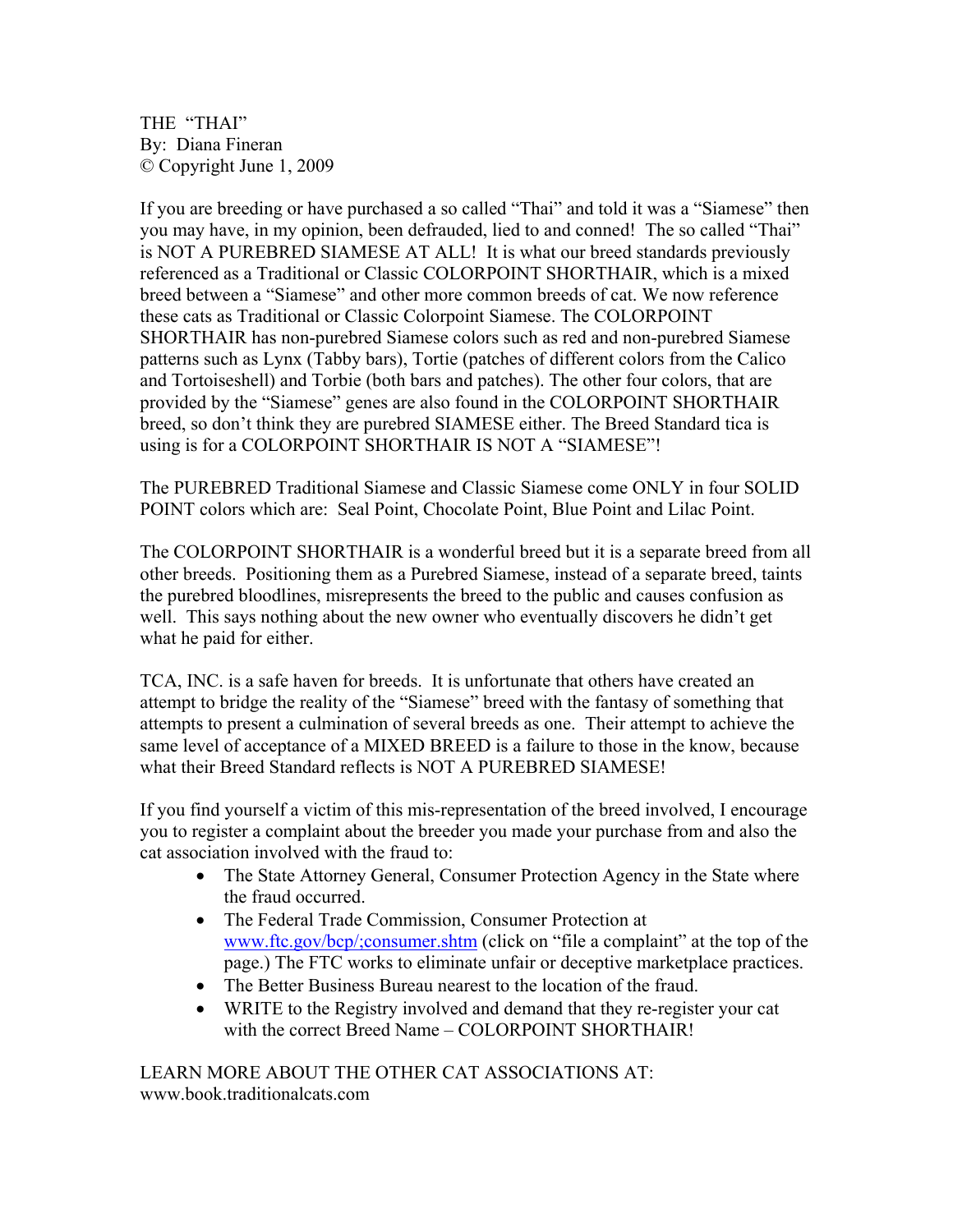For over 24 years I have researched all of the other cat associations as well as most all of the cat breeds. In addition I have created Breed Names and Breed Standards for over 70 breeds with more in progress. The goal is to maintain and protect the pure breeds as PURE! In the Traditional Cat Association, Inc., which I founded, the Colorpoint is a separate breed from the Traditional Siamese and Classic Siamese. They are separate breeds in the TCA, INC. Registry and TCA, INC. Shows. In this way each breed receives its own prowess and each breed's purity is maintained.

I founded TCA, INC. to oppose everything negative that all of the other cat associations are, what they do and what their purposes and practices are. The changes to every breed they touch, their damage done to ancient breeds, and onward to their lack of desire to preserve any breed, provided the impetus to me to make a safe haven for all cat breeds and their owners who love them.

Others have researched and learned:

From a cfa breeder: "We have a new threat to the old look Siamese in the U.S. It comes from the unlikely source of a "Siamese preservation club". They are actively campaigning breeders to surrender their hundred year old Siamese pedigrees and have their cats registered with a new breed name (Thai cat) solely for the purpose of showing at cat shows." Tom

"I must say I have found more mis-information and poor judgment with tica members. I really have a lot of respect for TCA, INC."

"I don't know why the tica person told me to breed a father to his daughter? I about choked!"

"A tica breeder never gave me back the high stud fee I paid when the breeding didn't take."

"I don't recommend listening to any tica breeder. That group seems to have gone off the deep end with some very nasty people, who are dishonest to the core of their bones. Right now they are presenting mixed breed cats to the public and pretending they are purebred Siamese. That is fraud and does no breed any good at all."

"I did more research on tica's Thai standard, as well as spoke with people from tica, and you are absolutely right! The COLORPOINT SHORTHAIR is considered a Thai cat by tica, as well as the old Siamese. I'm very disgusted, as you are, in what they are doing! I can't believe that the old Siamese breeders are so desperate to get their cats into the show ring, that they are willing to make this concession. Thanks for the enlightenment."

I must admit I laughed all over the place, when I read the tica explanation of their mixed breed, "Thai"! They state, "The Thai is the breed that preserves the native pointed cat of Thailand. In Thailand, there are many different kinds of pointed cats. The seal point, blue point, chocolate point and lilac point are found in Thailand, but so, also, are tabby point, red points, and tortie points. Authentic Thais inherit all their colors and patterns from native cats of Thailand." What tica has admitted here is that they really are promoting a MIXED BREED cat as a PUREBRED SIAMESE just because they "say" their origin is from Thailand! OH! This is totally laughable! According to The Cat Book Poems, a  $14<sup>th</sup>$  Century manuscript thought to be recorded between  $1350 - 1750$ ,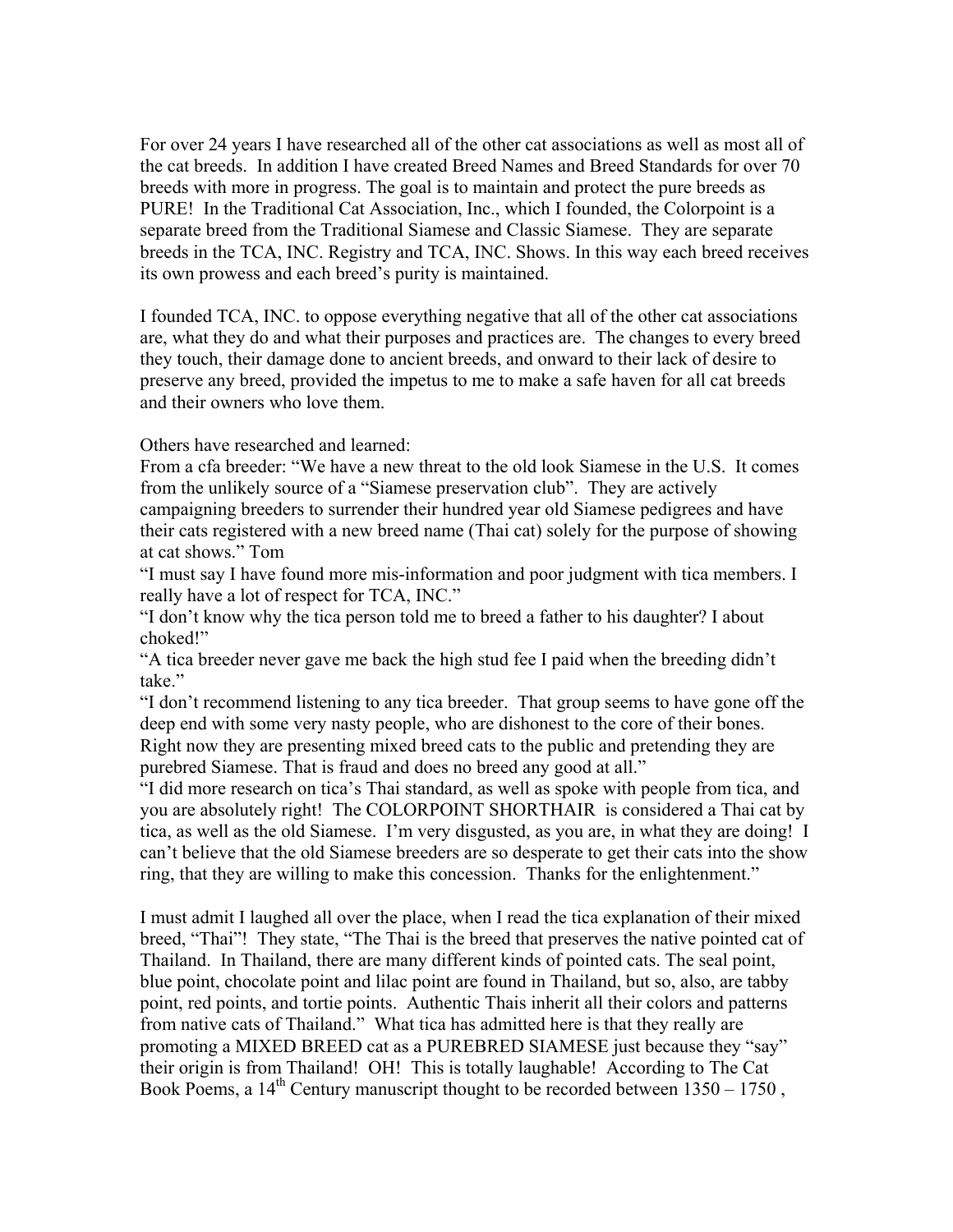which records pictures and details about 17 breeds of cat in existence in the Thailand area at the time, there is the possibility of mixing 17 breeds together. More modern day times adds the Persian, Himalayan, Snowshoe and many more to the mix. I'll venture to say that there are mixed breed cats in Thailand too, but that doesn't make them purebred Siamese. That makes the tica claim to even more of a mix in breeds just because they come from Thailand. Tica says, "Any pointed cat from Thailand is a Thai!" What a crock in my opinion. That is the like saying that every cat from Maine is a Maine Coon.

Tica wrote, "Geneticists published a study that indicates the sex-linked red gene (the gene responsible for reds and torties) originated somewhere in Southeast Asia, which is where Thailand is located. Red and tortoiseshell cats, pointed and non-pointed, have been in Thailand for many, many centuries and are still more common there than in most other parts of the world." Such grandiose rhetoric has no basis in fact what so ever. One of the oldest breeds is the Abyssinian, with a red based coat color, which originated in Egypt many years before cats were even discovered in Southeast Asia. This is a matter of recorded history and can not be refuted by modern day "geneticists" self serving tica purposes!

tica wrote, "Work by Dr. Leslie Lyone and others-to which tica Thais contributed DNA samples-shows that the cats from Thailand are genetically different from Western-derived cats." That is the same as saying that my personal genetic make up is different than my ancestors back in England! Good grief! Whether any DNA testing was done or not, saying that a few mixed breed cats in the U.S. represent "the cats from Thailand" is absolutely absurd. Was DNA testing done on all cats from Thailand? Obviously not, so such a claim is as full of holes as Swiss cheese. In addition to say that one generation represents all historical record of cats is just hilarious!

tica wrote, "CFA's notion that Siamese can only be Seal, Blue, Chocolate, or Lilac points was inherited from 19<sup>th</sup> century British breeders. It's a Victorian notion and has no basis in scientific fact." I would like to see what "scientific fact" can be used to disprove it? Since tica is attacking cfa, perhaps it is time for all cfa breeders of cats from the orient to rise up and protect the purity of their breeds.

No matter how many reports tica says they have, cat history has been written and documented over millennia and can not be re-written or made into something it never was! In addition the "Siamese" breed has been registered, recorded and written about and kept pure for over 100 years.

When such grandiose rhetoric as "Geneticists", "Scientific fact", or "DNA" are used to razzle dazzle a reader into being brain washed with such a ridiculous and baseless presentation, it becomes even more insidious and dangerous in nature.

A reader asks, "tica appears to be saying that if a cat comes from Thailand, it's a "Thai". Does tica mean it's a Siamese no matter what its bloodlines, since it comes from what used to be Siam?" The answer to this last question is, "YES!" tica has outright admitted it!